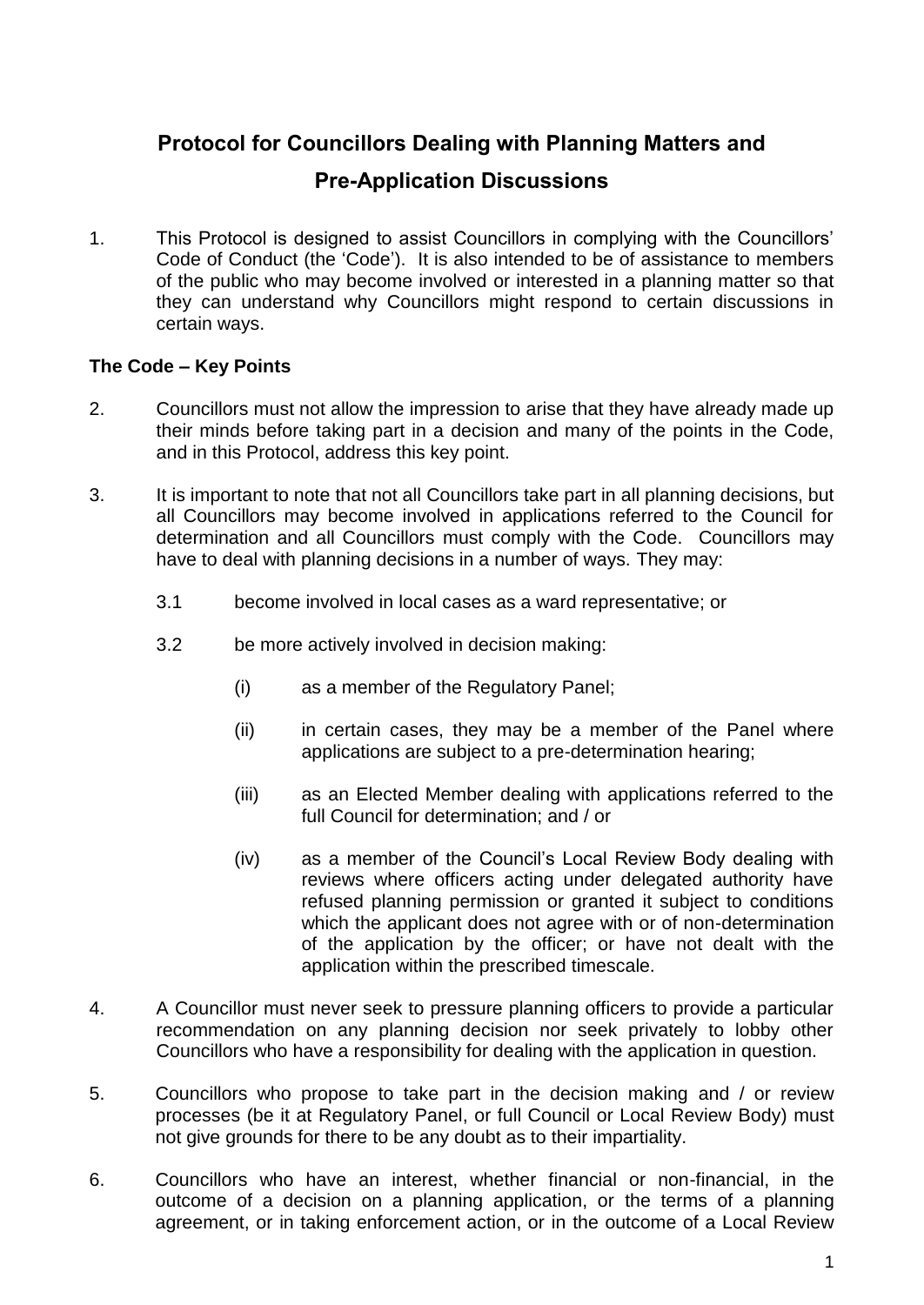Body, must declare that interest and refrain from taking part in making the decision.

- 7. Councillors who will be participating in making the appropriate decision must not organise support for, or opposition to, or lobby other Councillors or act as an advocate to promote a particular recommendation on a planning application, on a planning agreement, on taking enforcement action, or on a review by the Local Review Body.
- 8. Councillors are not precluded from raising issues or concerns on any of the matters associated with an application with the planning officers concerned, or from attending public meetings/events, nor from assisting constituents in making their views known to the relevant planning officer. However, Councillors with a decision making responsibility are advised that they should at no time express a 'for' or 'against' view by advocating a position in advance of the decision making meeting *other than* in respect of the following circumstances:
	- 8.1 a Councillor may be asked to comment on requests to the Council as planning authority for a 'provisional view' on a major planning application. In this circumstance a Councillor is entitled to express an opinion in advance of the statutory application for planning permission being submitted – but only as part of the Council's procedures for forming such a provisional view (noting that this Council has not yet adopted a formal procedure for forming provisional views); and
	- 8.2 Councillors are entitled to take part in decisions to be made by the full Council even though they may have expressed an opinion on the application at a pre-determination hearing or at the Regulatory Panel; and
	- 8.3 where Councillors who would usually take part in the decision making process wish to make representations on behalf of constituents or other parties, they may do so providing:
		- 8.3.1 they do so in terms of procedures agreed by the Council which afford equal opportunity to any parties wishing to make representations to also do so;
		- 8.3.2 they declare their interest in the matter at the meeting at which the decision is to be taken; and
		- 8.3.3 having made those representations, whether prior to or at the meeting at which the decision is to be taken or at it, they then retire from the meeting room so that they do not take part in the decision.

### **Additional Clarification**

9. The terms of the Code are binding on Councillors. The points under the headings that follow are designed to provide additional clarification, to assist Councillors and members of the public.